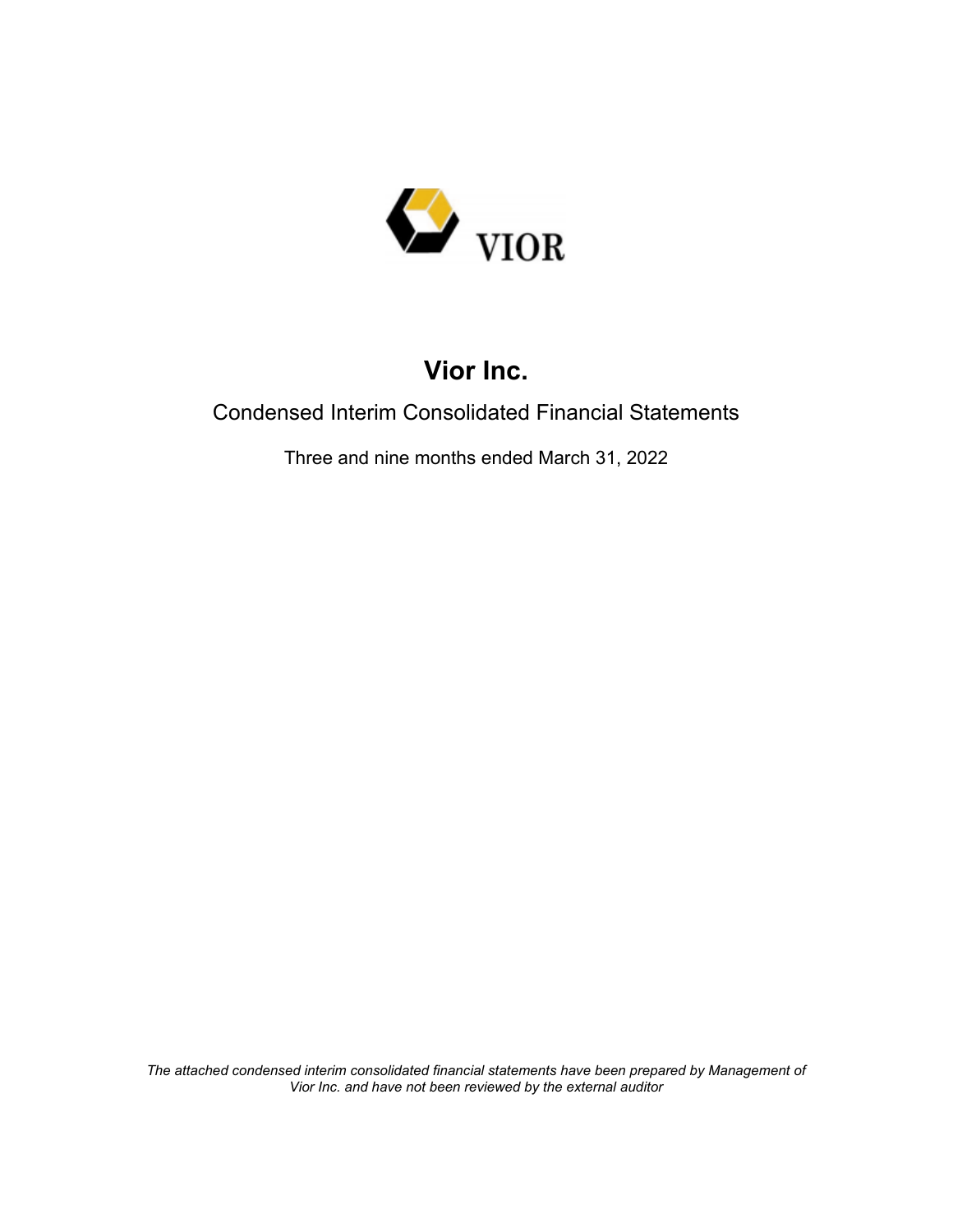Consolidated Statements of Financial Position

(in Canadian dollars)

|                                                         | <b>Notes</b>   | As at<br>March 31<br>2022 | As at<br>June 30<br>2021 |
|---------------------------------------------------------|----------------|---------------------------|--------------------------|
|                                                         |                | \$                        | \$                       |
| <b>Assets</b>                                           |                |                           |                          |
| <b>Current assets</b>                                   |                |                           |                          |
| Cash and cash equivalents                               |                | 1,500,637                 | 1,749,922                |
| Investments                                             |                | 700,000                   | 700,000                  |
| Tax credits and mining rights receivable                |                | 661,775                   | 427,020                  |
| Sales tax receivable                                    |                | 81,597                    | 82,368                   |
| Accounts receivable                                     |                | 10,068                    | 84,051                   |
| Prepaid expenses                                        |                | 50,373                    | 22,917                   |
| <b>Total current assets</b>                             |                | 3,004,450                 | 3,066,278                |
| <b>Non-current assets</b>                               |                |                           |                          |
| Listed shares                                           | 3              | 1,337,413                 | 2,645,075                |
| Advance paid for exploration work                       |                | 50,000                    |                          |
| Mining properties                                       | 4              | 5,083,346                 | 3,335,296                |
| Right-of use assets                                     | 5              | 203,921                   |                          |
| Total non-current assets                                |                | 6,674,680                 | 5,980,371                |
| <b>Total assets</b>                                     |                | 9,679,130                 | 9,046,649                |
| <b>Liabilities</b>                                      |                |                           |                          |
| <b>Current liabilities</b>                              |                |                           |                          |
| Accounts payable and accrued liabilities                |                | 548,377                   | 478,091                  |
| Liability related to the premium on flow-through shares |                | 308,925                   |                          |
| Lease liabilities - current portion                     | $\overline{7}$ | 43,754                    |                          |
| <b>Total current liabilities</b>                        |                | 901,056                   | 478,091                  |
| <b>Non-current liabilities</b>                          |                |                           |                          |
| Loans                                                   | 6              | 30,815                    | 31,985                   |
| Lease liabilities                                       | $\overline{7}$ | 165,290                   |                          |
| Total non-current liabilities                           |                | 196,105                   | 31,985                   |
| <b>Total liabilities</b>                                |                | 1,097,161                 | 510,076                  |
| <b>Equity</b>                                           |                |                           |                          |
| Share capital                                           |                | 37,457,373                | 35,651,223               |
| Warrants                                                |                | 277,225                   | 301,167                  |
| Stock options                                           |                | 411,015                   | 332,489                  |
| Contributed surplus                                     |                | 2,045,791                 | 2,045,791                |
| Deficit                                                 |                | (31,609,435)              | (29,794,097)             |
| <b>Total equity</b>                                     |                | 8,581,969                 | 8,536,573                |
| <b>Total liabilities and equity</b>                     |                | 9,679,130                 | 9,046,649                |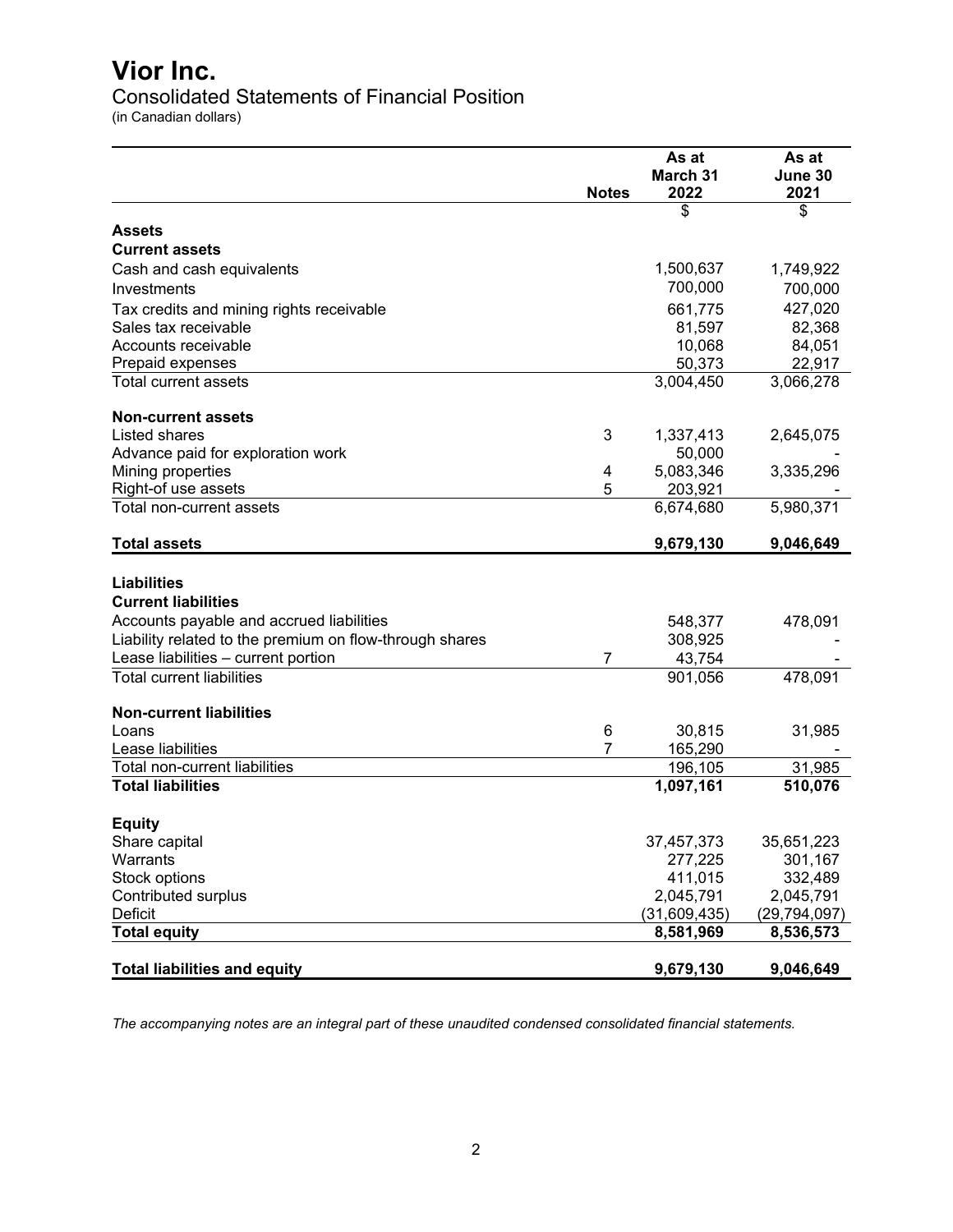Consolidated Statements of Income (Loss)

(in Canadian dollars)

|                                          | <b>Notes</b> |            | <b>Three months ended</b><br>March 31 |               | <b>Nine months ended</b><br>March 31 |
|------------------------------------------|--------------|------------|---------------------------------------|---------------|--------------------------------------|
|                                          |              | 2022       | 2021                                  | 2022          | 2021                                 |
|                                          |              | \$         | \$                                    | \$            | \$                                   |
| <b>Revenues</b>                          |              |            |                                       |               |                                      |
| Fees charged to partners                 |              | 85         | 1,800                                 | 1,221         | 15,931                               |
| Interests                                |              | 2,197      | 904                                   | 6,349         | 2,692                                |
|                                          |              | 2,282      | 2,704                                 | 7,570         | 18,623                               |
| <b>Expenses</b>                          |              |            |                                       |               |                                      |
| Salaries and benefits                    |              | 91,189     | 55,226                                | 258,761       | 140,118                              |
| Professional and consulting fees         |              | 40,412     | 50,513                                | 110,396       | 161,766                              |
| Regulatory fees                          |              | 26,412     | 17,522                                | 49,626        | 37,511                               |
| Rent and office expenses                 |              | 16,820     | 13,591                                | 35,433        | 32,498                               |
| Communication, conference and investor   |              |            |                                       |               |                                      |
| relations                                |              | 76,007     | 43,468                                | 221,219       | 98,268                               |
| Share-based compensation                 |              | 16,502     | 18,348                                | 61,421        | 60,722                               |
| Travelling                               |              | 2,650      | 3,318                                 | 10,448        | 5,198                                |
| Search for mining properties             |              | 94         |                                       | 8,889         | 3,674                                |
| Depreciation                             | 5            | 11,997     |                                       | 35,991        |                                      |
|                                          |              | 282,083    | 201,986                               | 792,184       | 539,755                              |
| Other revenues (charges)                 |              |            |                                       |               |                                      |
| Change in fair value - listed shares     | 3            | (163, 312) | (304, 150)                            | (1,307,662)   | 318,575                              |
| Financing fees                           |              | (4,907)    | (845)                                 | (15, 484)     | (2, 444)                             |
|                                          |              | (168, 219) | (304995)                              | (1,323,146)   | 316 131                              |
| Loss before income taxes                 |              | (448, 020) | (504, 277)                            | (2, 107, 760) | (205,001)                            |
| Recovery of deferred income taxes        |              | 138,002    |                                       | 292,422       |                                      |
| Net loss and comprehensive loss          |              | (310, 018) | (504, 277)                            | (1,815,338)   | (205, 001)                           |
|                                          |              |            |                                       |               |                                      |
| Weighted average number of common shares |              |            |                                       |               |                                      |
| outstanding                              |              | 81,576,971 | 59,550,489                            | 77,258,156    | 57,297,625                           |
| Basic and diluted loss per share         |              | (0.00)     | (0.01)                                | (0.02)        | (0.00)                               |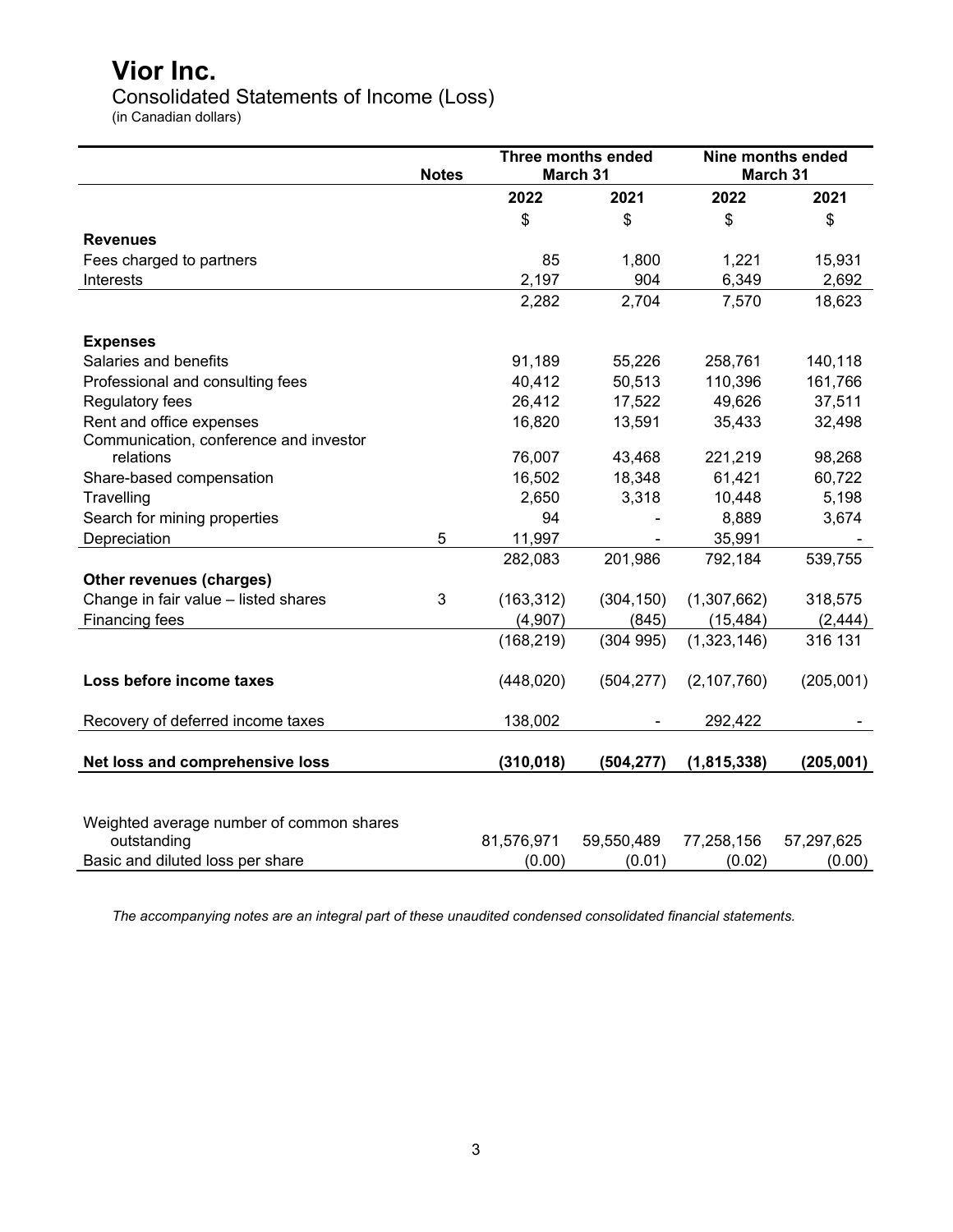## **Vior Inc.** Consolidated Statements of Changes in Equity

(in Canadian dollars)

|                                  | Number of<br>shares<br>outstanding | <b>Share</b><br>capital | <b>Warrants</b> | <b>Stock</b><br>options | <b>Contributed</b><br>surplus | <b>Deficit</b> | Total      |
|----------------------------------|------------------------------------|-------------------------|-----------------|-------------------------|-------------------------------|----------------|------------|
|                                  |                                    |                         |                 |                         |                               |                |            |
| Balance as at June 30, 2020      | 44,259,267                         | 31,631,819              | 193,394         | 308,277                 | 1,845,539                     | (30, 259, 086) | 3,719,943  |
| Net loss                         |                                    |                         |                 |                         |                               | (205, 001)     | (205, 001) |
| Private placement                | 25,500,000                         | 3,397,526               | 352,474         |                         |                               | $\blacksquare$ | 3,750,000  |
| Acquisition of mining properties | 410,000.                           | 261,800                 |                 |                         |                               | $\blacksquare$ | 261,800    |
| Warrants exercised               | 125,000                            | 21,318                  | (2,568)         |                         |                               |                | 18.750     |
| Warrants expired                 |                                    |                         | (141, 462)      |                         | 141,462                       |                |            |
| Stock options exercised          | 400,000                            | 67,688                  |                 | (27, 688)               |                               | $\blacksquare$ | 40,000     |
| Stock options granted            |                                    |                         |                 | 76,020                  |                               | $\blacksquare$ | 76,020     |
| Stock options expired            |                                    |                         |                 | (58, 790)               | 58,790                        |                |            |
| Share issue expenses             |                                    | (146,844)               |                 |                         |                               |                | (146, 844) |
| Balance as at March 31, 2021     | 71,694,267                         | 35,233,307              | 401,838         | 297,819                 | 2,045,791                     | (30, 464, 087) | 7,514,668  |

|                                          | Number of<br>shares<br>outstanding | <b>Share</b><br>capital | <b>Warrants</b> | <b>Stock</b><br>options | <b>Contributed</b><br>surplus | <b>Deficit</b> | Total         |
|------------------------------------------|------------------------------------|-------------------------|-----------------|-------------------------|-------------------------------|----------------|---------------|
|                                          |                                    |                         |                 | S                       |                               |                |               |
| Balance at June 30, 2021                 | 72,944,267                         | 35,651,223              | 301,167         | 332,489                 | 2,045,791                     | (29, 794, 097) | 8,536,573     |
| Net loss                                 |                                    |                         |                 |                         |                               | (1, 815, 338)  | (1, 815, 338) |
| Flow-through private placements (note 8) | 8,305,482                          | 2,292,646               |                 |                         |                               |                | 2,292,646     |
| Less: premium                            |                                    | (631, 550)              |                 |                         |                               |                | (631, 550)    |
|                                          | 8,305,482                          | 1,661,096               |                 |                         |                               | $\sim$         | ,661,096      |
| Warrants exercised                       | 1,325,000                          | 224,709                 | (25, 959)       |                         |                               |                | 198,750       |
| Compensation warrants (note 9)           |                                    |                         | 2,017           |                         | $\sim$                        | $\sim$         | 2,017         |
| Stock options granted (note 10)          |                                    |                         |                 | 78,526                  |                               | $\blacksquare$ | 78.526        |
| Share issue expenses                     |                                    | (79, 655)               |                 |                         |                               |                | (79, 655)     |
| Balance at March 31, 2022                | 82,574,749                         | 37,457,373              | 277,225         | 411,015                 | 2,045,791                     | (31,609,435)   | 8,581,969     |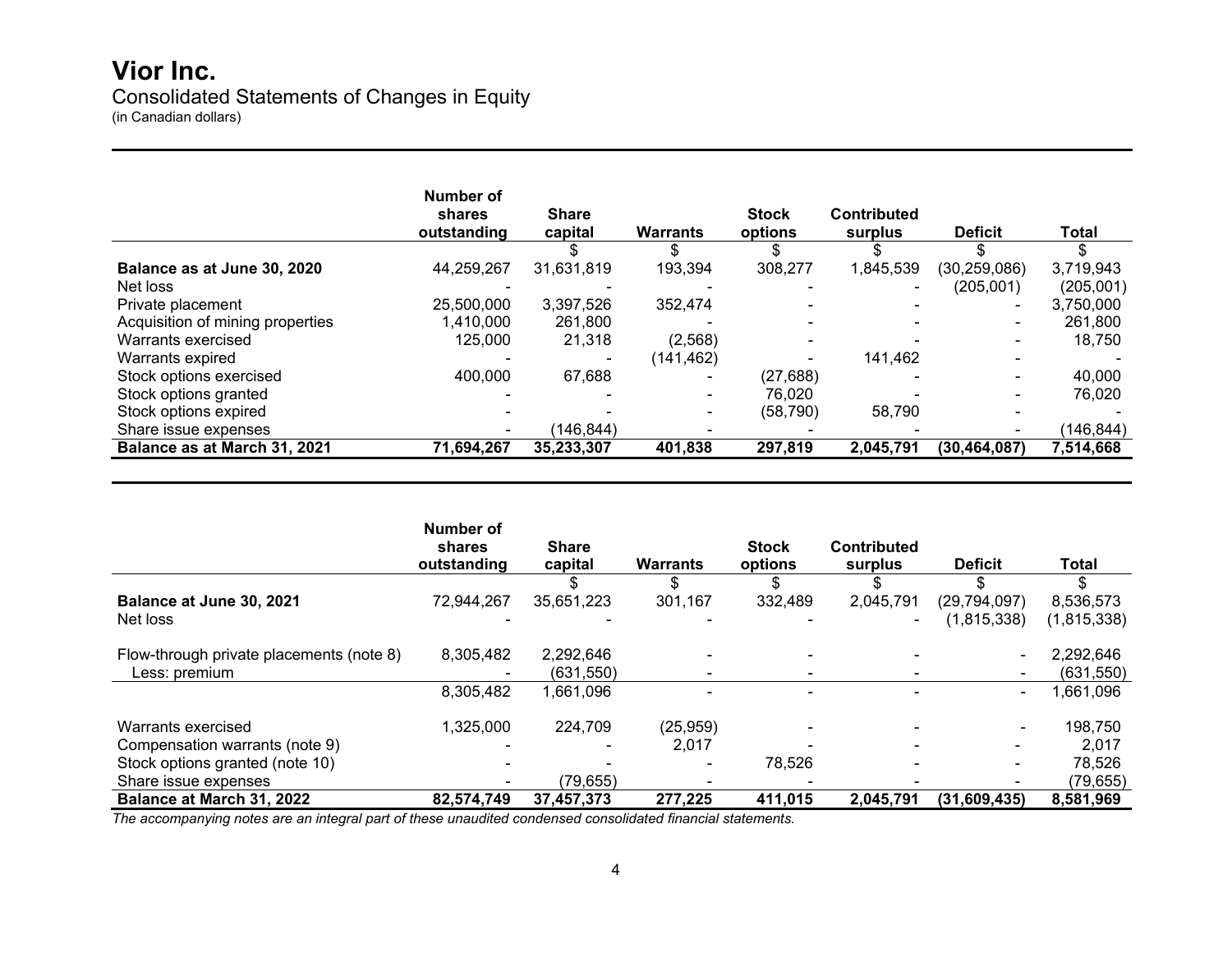### Consolidated Statements of Cash Flows

(in Canadian dollars)

|                                                                                                                                                      | Nine months ended<br>March 31 |             |
|------------------------------------------------------------------------------------------------------------------------------------------------------|-------------------------------|-------------|
|                                                                                                                                                      | 2022                          | 2021        |
| <b>Cash flow from:</b>                                                                                                                               | \$                            | \$          |
| <b>Operating activities</b>                                                                                                                          |                               |             |
| Net loss                                                                                                                                             | (1,815,338)                   | (205,001)   |
| Adjustments for:                                                                                                                                     |                               |             |
| Change in fair value - listed shares                                                                                                                 | 1,307,662                     | (318, 575)  |
| Share-based compensation                                                                                                                             | 61,421                        | 60,722      |
| Deferred government grant                                                                                                                            | (4, 772)                      | (8,730)     |
| Depreciation                                                                                                                                         | 35,991                        |             |
| Financing fees                                                                                                                                       | 15,484                        | 2,444       |
| Recovery of deferred income taxes                                                                                                                    | (292, 422)                    |             |
|                                                                                                                                                      | (691, 974)                    | (469, 140)  |
| Changes in items of working capital                                                                                                                  |                               |             |
| Sales tax receivable                                                                                                                                 | 771                           | (30, 517)   |
| Accounts receivable                                                                                                                                  | 73,983                        | (39,909)    |
| Prepaid expenses                                                                                                                                     | (27, 456)                     | (1,070)     |
| Accounts payable and accrued liabilities                                                                                                             | 93,089                        | 142,910     |
|                                                                                                                                                      | 140,387                       | 71,414      |
|                                                                                                                                                      | (551, 587)                    | (397, 726)  |
| <b>Financing activities</b>                                                                                                                          |                               |             |
| Principal repayment - lease liabilities                                                                                                              | (42, 750)                     |             |
| Private placement                                                                                                                                    |                               | 3,750,000   |
| Private placement - flow-through                                                                                                                     | 2,292,646                     |             |
| Share issue expenses                                                                                                                                 | (107, 841)                    | (146, 844)  |
| Warrants exercised                                                                                                                                   | 198,750                       | 18,750      |
| Stock options exercised                                                                                                                              |                               | 40,000      |
|                                                                                                                                                      | 2,340,805                     | 3,661,906   |
| <b>Investing activities</b>                                                                                                                          |                               |             |
| Advance paid for exploration work                                                                                                                    | (50,000)                      |             |
| Acquisition of mining properties and capitalized exploration costs                                                                                   | (1,990,513)                   | (1,076,616) |
| Tax credits and mining rights received                                                                                                               | 2,010                         | 12,315      |
|                                                                                                                                                      | (2,038,503)                   | (1,064,301) |
| Change in cash and cash equivalents                                                                                                                  | (249, 285)                    | 2,199,879   |
| Cash and cash equivalents - beginning                                                                                                                | 1,749,922                     | 938,000     |
| Cash and cash equivalents - ending                                                                                                                   | 1,500,637                     | 3,137,879   |
| <b>Additional information:</b><br>Related to investing activities:                                                                                   |                               |             |
| Tax credit and mining rights receivable applied against mining properties<br>Additions to mining properties and exploration expenditures included in | 236,765                       | 211,680     |
| accounts payable and accrued liabilities                                                                                                             | 317,157                       | 54,265      |
| Acquisition of mining assets by issuing shares                                                                                                       |                               | 261,800     |
| Stock-based compensation included in mining assets                                                                                                   | 17,105                        | 15,298      |
|                                                                                                                                                      |                               |             |
| Interest received                                                                                                                                    | 1,695                         | 2,692       |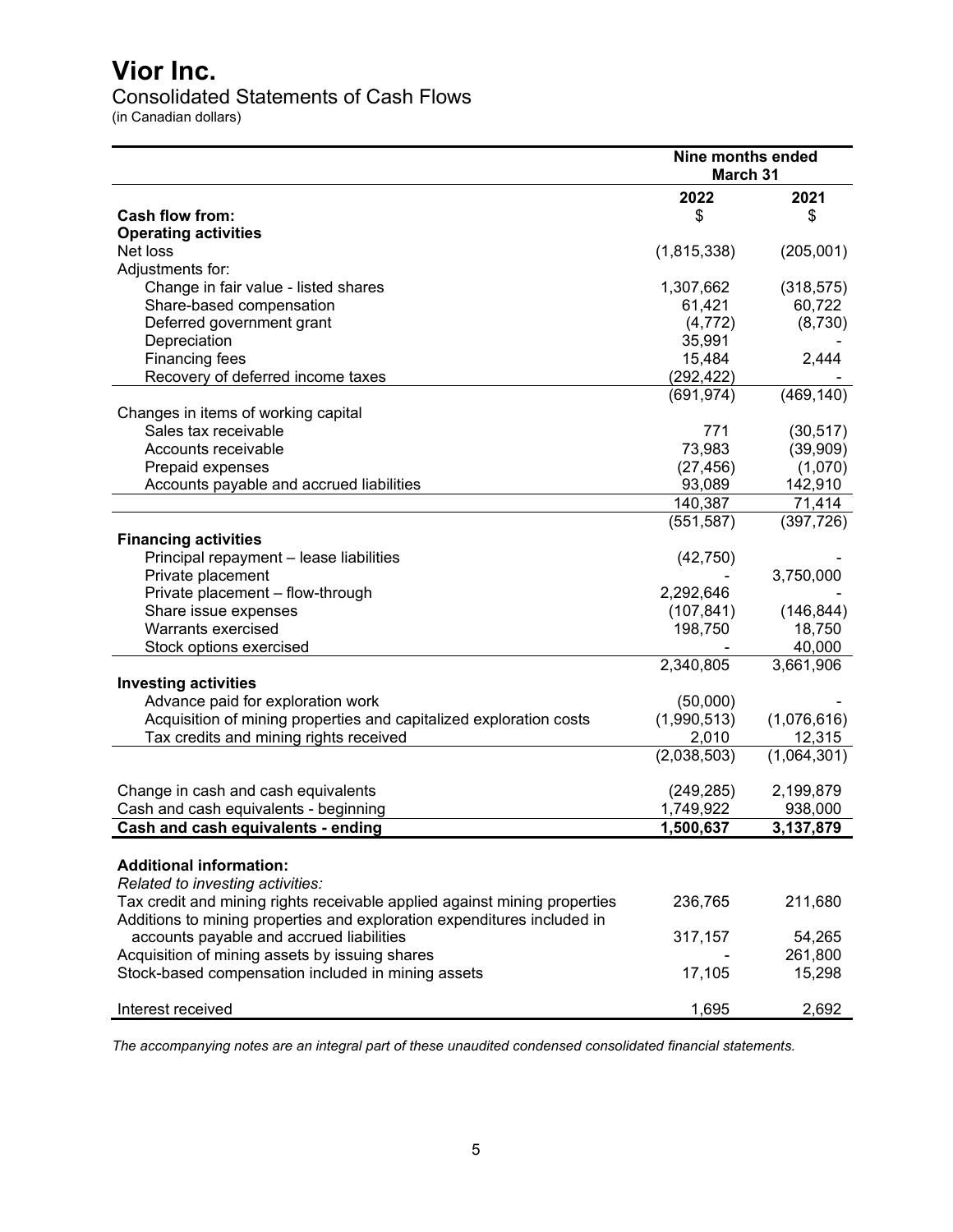#### **1. GENERAL INFORMATION**

Vior Inc. (the "Corporation") which is governed by the Quebec Business Corporations Act, is in the business of acquiring and exploring mining properties. The address of the Corporation's registered office is 995 Wellington Street, suite 240, Montréal, Québec Canada. The Corporation's shares are listed on the TSX Venture Exchange (the "Exchange") under the symbol VIO.

It has not yet determined whether its properties contain ore reserves that are economically recoverable. The recoverability of the amounts shown for mining properties is dependent upon the existence of economically recoverable reserves, the ability of the Corporation to obtain necessary financing to complete the exploration and development of its properties, and upon future profitable production or proceeds from the disposal of properties. In addition to ongoing working capital requirements, the Corporation must secure sufficient funding to meet its existing commitments for exploration and development programs and general and administration costs.

Management is periodically seeking additional forms of financing through the issuance of new equity instruments, the exercise of warrants, common shares and stock options to continue its operations, and while it has been successful in doing so in the past, there can be no assurance it will be able to do so in the future. Without new funding, the Corporation may be unable to continue its operations, and amounts realized for assets may be less than amounts reflected in these condensed interim consolidated financial statements ("Financial Statements"). The Financial Statements were approved by the Board of Directors on May 25, 2022.

#### **2. BASIS OF PREPARATION**

The Financial Statements have been prepared in accordance with the International Financial Reporting Standards ("IFRS") as issued by the International Accounting Standards Board ("IASB") applicable to the preparation of interim financial statements, including International Accounting Standard ("IAS") 34, Interim Financial Reporting. The Financial Statements should be read in conjunction with the annual financial statements for the year ended June 30, 2021, which have been prepared in accordance with IFRS. The accounting policies, methods of computation and presentation applied in these Financial Statements are consistent with those of the previous financial year except for the lease agreement accounting policy.

#### **Operating lease agreements**

At the commencement date of a lease, a liability is recognized to make lease payments (i.e., the lease liability) and an asset representing the right to use the underlying asset during the lease term (i.e., the right-of-use asset) is also recognized. The interest expense on the lease liability is recognized separately from the depreciation expense on the right-of-use asset. The lease liability is remeasured upon the occurrence of certain events (e.g., a change in the lease term, a change in future lease payments resulting from a change in an index or rate used to determine those payments). This remeasurement is generally recognized as an adjustment to the right-of-use asset. Leases of "lowvalue" assets and short-term leases (12 months or less) will continue to be recorded as operating lease.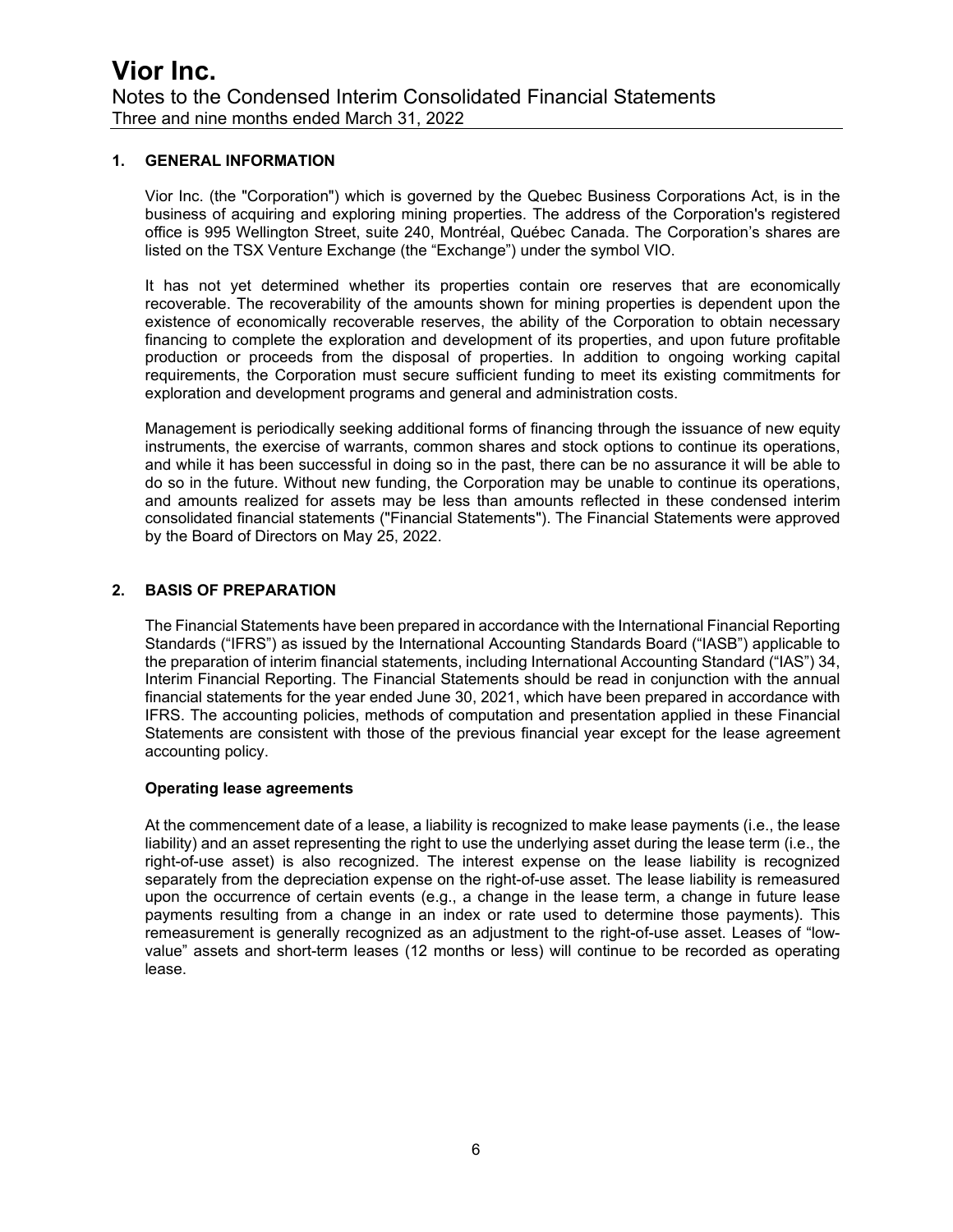Notes to the Condensed Interim Consolidated Financial Statements Three and nine months ended March 31, 2022

### **3. LISTED SHARES**

| Variation of listed shares                            | Nine months<br>ended<br>March 31, 2022 |
|-------------------------------------------------------|----------------------------------------|
| Balance - Beginning of period<br>Change in fair value | 2,645,075<br>(1,307,662)               |
| Balance - End of period                               | 1,337,413                              |

|                                        | As at March 31, 2022             |                            |               |  |
|----------------------------------------|----------------------------------|----------------------------|---------------|--|
|                                        | <b>Market price</b><br>per share | <b>Number of</b><br>shares | Fair<br>value |  |
|                                        |                                  |                            |               |  |
| Ethos Gold Corp. ("Ethos")             | 0.190                            | 425,000                    | 80.750        |  |
| Ridgeline Minerals Corp. ("Ridgeline") | 0.345                            | 3,642,500                  | 1,256,663     |  |
|                                        |                                  |                            | 1,337,413     |  |

The Corporation has invested a total of \$625,850 in Ridgeline for consideration of 3,642,500 shares.

The Corporation has received a total of 425,000 shares of Ethos valued at \$110,750 on their issuance dates. On April 25, 2022, Ethos completed a name change to Prospector Metals Corp. and its shares were consolidated on a 3 for 1 basis.

#### **4. MINING PROPERTIES**

|                          | <b>Undivided</b><br>interest | As at<br><b>June 30,</b><br>2021 | <b>Net</b><br>additions | Tax<br>credits | <b>Disposal</b> | As at<br>March 31,<br>2022 |
|--------------------------|------------------------------|----------------------------------|-------------------------|----------------|-----------------|----------------------------|
|                          | %                            | \$                               | \$                      | \$             | \$              | \$                         |
| Quebec, Canada           |                              |                                  |                         |                |                 |                            |
| <b>Belleterre</b>        | n/a                          |                                  |                         |                |                 |                            |
| Acquisition costs        |                              | 584,925                          | 6,580                   |                |                 | 591,505                    |
| <b>Exploration costs</b> |                              | 218,010                          | 1,685,424               | (219, 245)     |                 | 1,683,489                  |
|                          |                              | 802,935                          | 1,692,004               | (219, 945)     |                 | 2,274,994                  |
| <b>Belmont</b>           | 100                          |                                  |                         |                |                 |                            |
| Acquisition costs        |                              | 28,080                           |                         |                |                 | 28,080                     |
| <b>Exploration costs</b> |                              |                                  |                         |                |                 |                            |
|                          |                              | 28,080                           |                         |                |                 | 28,080                     |
| <b>Big Island Lake</b>   | 100                          |                                  |                         |                |                 |                            |
| Acquisition costs        |                              | 6,135                            |                         |                |                 | 6,135                      |
| <b>Exploration costs</b> |                              | 16,812                           |                         |                |                 | 16,812                     |
|                          |                              | 22,947                           |                         |                |                 | 22,947                     |
| Foothills                | 100                          |                                  |                         |                |                 |                            |
| Acquisition costs        |                              | 18,542                           |                         |                |                 | 18,542                     |
| <b>Exploration costs</b> |                              | 205,298                          |                         |                |                 | 205,298                    |
|                          |                              | 223,840                          |                         |                |                 | 223,840                    |
| Lac Merlin               | 100                          |                                  |                         |                |                 |                            |
| Acquisition costs        |                              | 2,650                            |                         |                |                 | 2,650                      |
| <b>Exploration costs</b> |                              | 4,276                            | 355                     |                |                 | 4,631                      |
|                          |                              | 6,926                            | 355                     |                |                 | 7,281                      |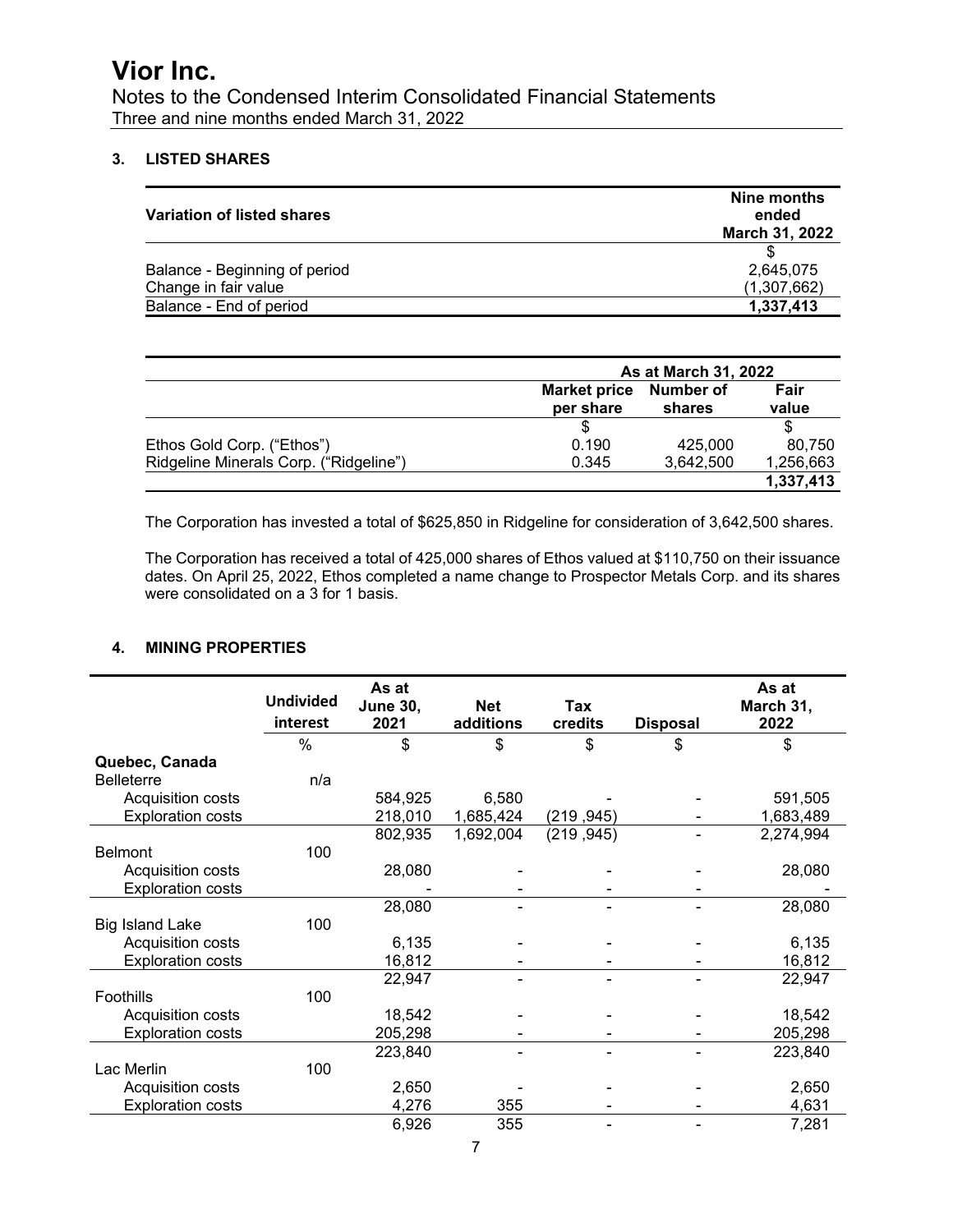Notes to the Condensed Interim Consolidated Financial Statements Three and nine months ended March 31, 2022

|                          |                  | As at           |            |                |                 | As at     |
|--------------------------|------------------|-----------------|------------|----------------|-----------------|-----------|
|                          | <b>Undivided</b> | <b>June 30,</b> | <b>Net</b> | Tax            |                 | March 31, |
|                          | interest         | 2021            | additions  | credits        | <b>Disposal</b> | 2022      |
|                          | $\%$             | \$              | \$         | \$             | \$              | \$        |
| Ligneris                 | 100              |                 |            |                |                 |           |
| Acquisition costs        |                  | 283,000         | 6,179      |                |                 | 289,179   |
| <b>Exploration costs</b> |                  | 195,746         | 104,045    | (1, 307)       |                 | 298,484   |
|                          |                  | 478,746         | 110,224    | (1, 307)       |                 | 587,663   |
| Mosseau                  | 100              |                 |            |                |                 |           |
| Acquisition costs        |                  | 297,020         | 6,137      |                |                 | 303,157   |
| <b>Exploration costs</b> |                  | 506,549         | 6,778      | (772)          |                 | 512,555   |
|                          |                  | 803,569         | 12,915     | (772)          |                 | 815,712   |
| Skyfall                  | 100              |                 |            |                |                 |           |
| Acquisition costs        |                  | 155,577         | 4,182      |                |                 | 159,759   |
| <b>Exploration costs</b> |                  | 273,690         | 128,688    | (14741)        |                 | 387,637   |
|                          |                  | 429,267         | 132,870    | (14 741)       |                 | 547,396   |
| Vezza-Noyard             | 100              |                 |            |                |                 |           |
| Acquisition costs        |                  | 2,221           | 546        |                |                 | 2,767     |
| <b>Exploration costs</b> |                  | 78,324          |            |                |                 | 78,324    |
|                          |                  | 80,545          | 546        |                |                 | 81,091    |
| <b>Others</b>            | N/A              |                 |            |                |                 |           |
| Acquisition costs        |                  | 2,546           |            |                | (2,546)         |           |
| <b>Exploration costs</b> |                  | 53              |            |                | (53)            |           |
|                          |                  | 2,599           |            |                | (2, 599)        |           |
| Subtotal - Canada        |                  | 2,879,454       | 1,948,914  | (236 765)      | (2, 599)        | 4,589,004 |
|                          |                  |                 |            |                |                 |           |
| Nevada, USA              |                  |                 |            |                |                 |           |
| Tonya                    | 100              |                 |            |                |                 |           |
| Acquisition costs        |                  | 296,268         | 38,500     |                |                 | 334,768   |
| <b>Exploration costs</b> |                  | 159,574         |            |                |                 | 159,574   |
| Subtotal - USA           |                  | 455,842         | 38,500     | $\blacksquare$ | Ξ.              | 494,342   |
| <b>Summary</b>           |                  |                 |            |                |                 |           |
| Acquisition costs        |                  | 1,676,964       | 62,124     |                | (2,546)         | 1,736,542 |
| <b>Exploration costs</b> |                  | 1,658,332       | 1,925,290  | (236, 765)     | (53)            | 3,346,804 |
| <b>Total</b>             |                  | 3,335,296       | 1,987,414  | (236, 765)     | (2, 599)        | 5,083,346 |

#### **4.1 Belleterre**

On August 24, 2021, the Corporation entered into an option agreement with Osisko Mining Inc. ("Osisko") for their Blondeau-Guillet gold property in the Belleterre region of Abitibi-Témiscamingue. The Corporation has the right until the third anniversary of the option agreement to acquire a 51% undivided interest in the property (the "First Option") by:

- a) issuing common shares to Osisko for a value totaling \$225,000 in accordance with the following schedule:<br>i) \$75,000
	- \$75,000 on or before the first anniversary of this agreement, which shall be a firm commitment by the Corporation;
	- ii) \$75,000 on or before the second anniversary of this agreement; and<br>iii) \$75,000 on or before the third anniversary of this agreement;
	- \$75,000 on or before the third anniversary of this agreement;
- b) incurring work commitments totalling at least \$1,250,000 as follows:
	- i) a minimum of \$250,000 on or before the first anniversary of this agreement; and<br>ii) and a further \$1,000,000 on or before the third anniversary of this agreement.
		- and a further \$1,000,000 on or before the third anniversary of this agreement.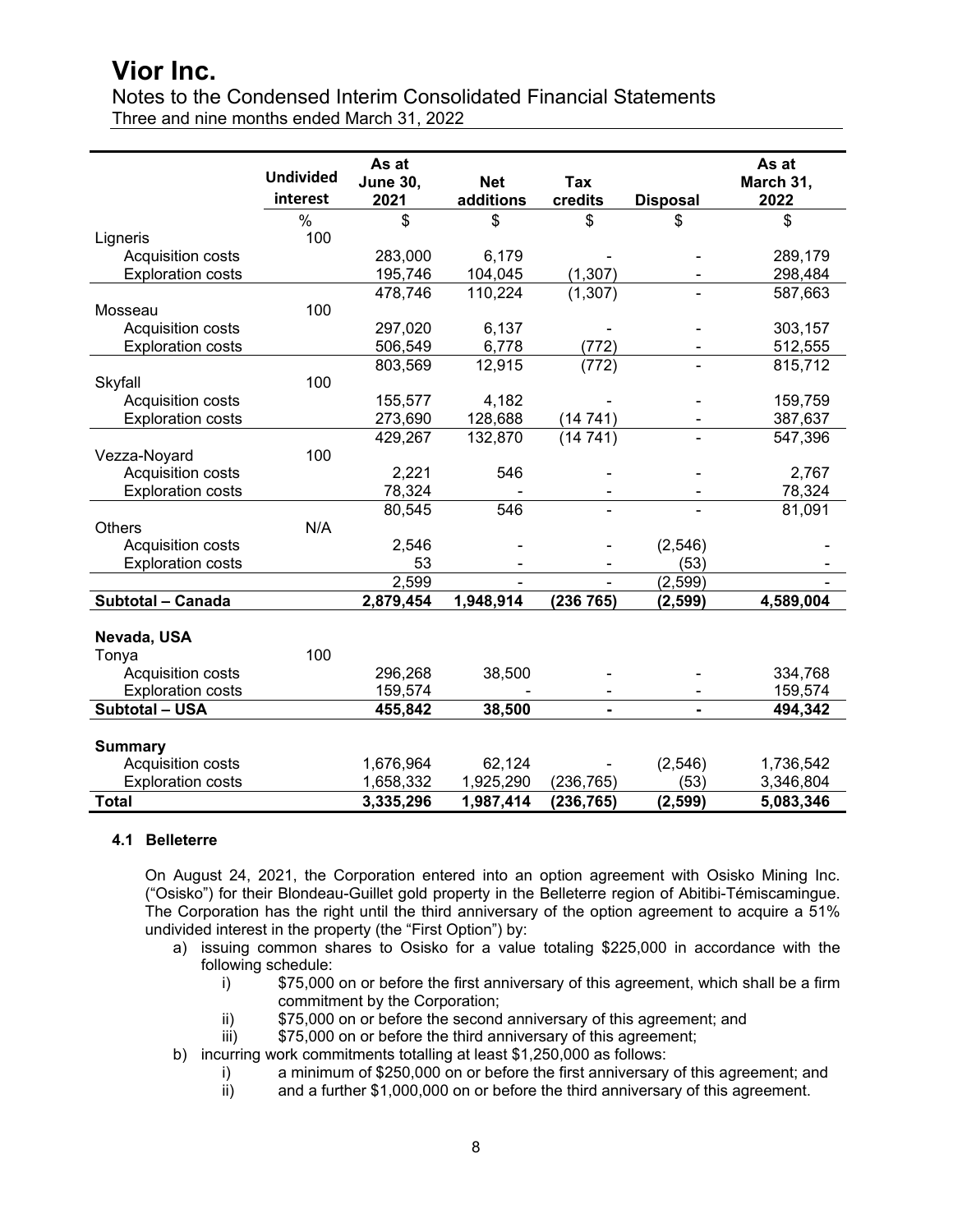Subject to the prior exercise of the First Option, the Corporation shall have the right to acquire an additional 24% undivided interest in the property (the "Second Option") by incurring additional work commitments totalling at least \$1,750,000 over a three-year period.

Upon satisfaction of the option, the Corporation and Osisko will form an industry standard joint venture agreement on the property with Vior acting as the operator of the Joint Venture to continue operations with respect to the property.

If either party's joint venture interest is reduced to 10% or less, that party's joint venture interest shall be automatically converted to a 1% net smelter return ("NSR") royalty and the joint venture shall be automatically terminated.

#### **4.2 Mosseau et Domergue**

On November 16, 2021, the Corporation signed a definitive agreement with SOQUEM Inc. ("SOQUEM") that consisted of an exchange of mining interests, whereby, the Corporation transferred its 42.3% interest in the Domergue properties (SOQUEM 57.7% - the Corporation 42.3%) in exchange for SOQUEM's interest in its Verneuil properties (100% - SOQUEM). There was no cash or share payment exchange considerations, however, SOQUEM and the Corporation have agreed to grant to each other a 0.5% NSR royalty on their respective assets, of which, each 0.5% NSR granted may be repurchased for the sum of a \$250,000 cash payment.

#### **5. RIGHT-OF-USE ASSETS**

|                                 | <b>Buildings</b> |
|---------------------------------|------------------|
|                                 | \$               |
| Cost                            |                  |
| As at June 30, 2021             |                  |
| Additions of the period         | 239,912          |
| As at March 31, 2022            | 239,912          |
|                                 |                  |
| <b>Accumulated depreciation</b> |                  |
| As at June 30, 2021             |                  |
| Depreciation for the period     | 35,991           |
| As at March 31, 2022            | 35,991           |
|                                 |                  |
| Net book value                  |                  |
| As at June 30, 2021             |                  |
| As at March 31, 2022            | 203,921          |

On July 1, 2021, the Corporation signed a building lease at Belleterre for 2 years, that includes three one-year renewal options with similar terms and conditions. The annual lease payments are \$57,000. A right of use asset of \$239,912, and an equivalent long term lease liability were recorded as of July 1, 2021, using a 7% incremental borrowing rate and assuming that the renewal options would be exercised.

#### **6. LOANS**

On January 12, 2022, the Canadian Government announced that the repayment deadline for Canada Emergency Business Account ("CEBA") program loans to qualify for partial loan forgiveness is being extended from December 31, 2022, to December 31, 2023. An adjustment to the Corporation's loans fair value of \$4,772 was recorded as government grant and recognized in the statement of comprehensive loss against salary expense. An effective rate of 15% was used, considering the rate that the Corporation would have obtained for a similar loan.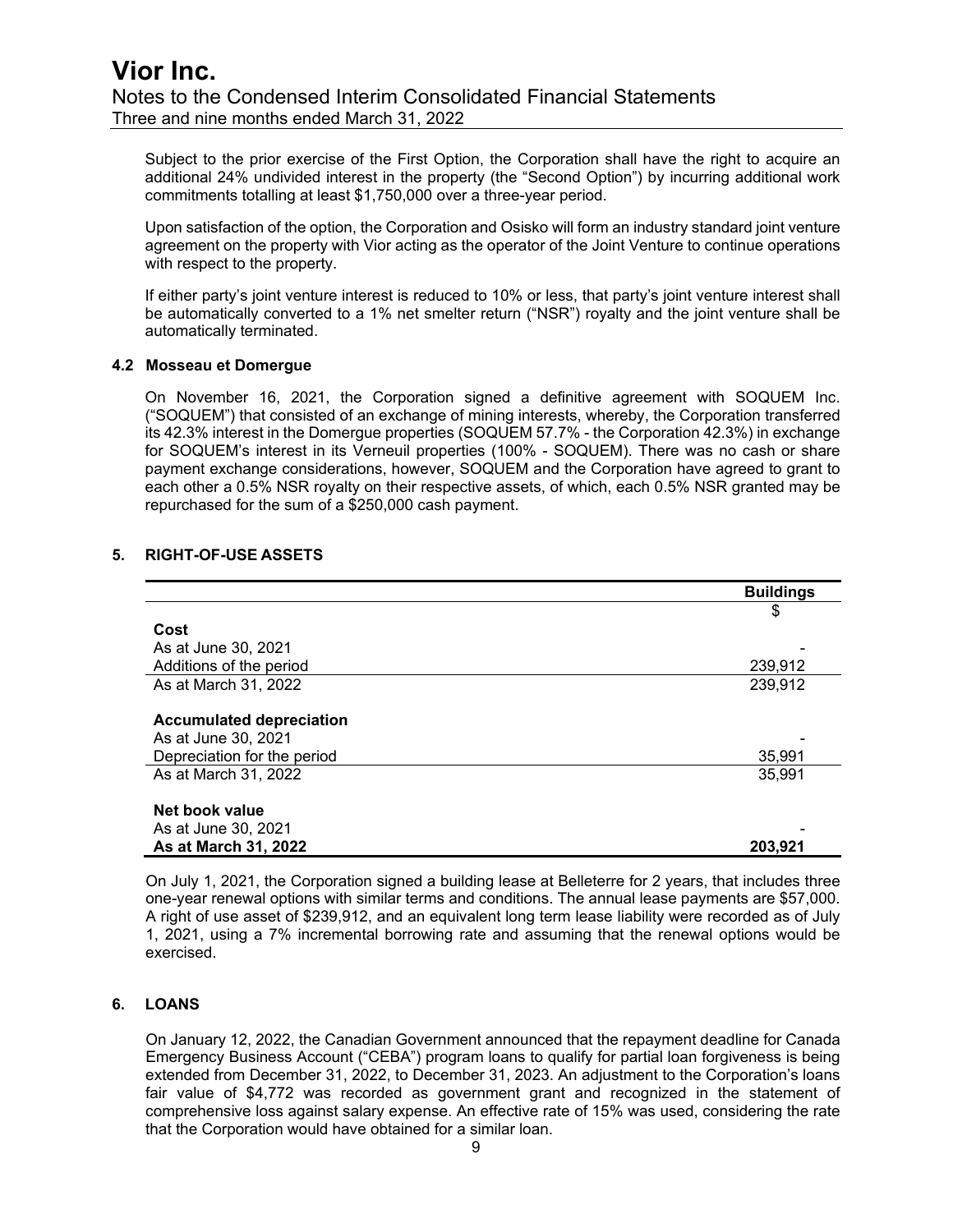Notes to the Condensed Interim Consolidated Financial Statements Three and nine months ended March 31, 2022

### **7. LEASE LIABILITIES**

|                                 | Nine months<br>ended<br>March 31<br>2022 |
|---------------------------------|------------------------------------------|
|                                 | \$                                       |
| Opening balance                 |                                          |
| Addition of the period (note 5) | 239,912                                  |
| Principal repayment             | (30, 868)                                |
| Lease liabilities               | 209,044                                  |
| Less: current lease liabilities | (43, 754)                                |
| Non-current lease liabilities   | 165,290                                  |

#### **8. SHARE CAPITAL**

#### **8.1 Flow-through private placement completed on October 21, 2021**

On October 21, 2021, the Corporation completed a private placement of 5,327,628 flow-through shares at \$0.28 per share for total gross proceeds of \$1,491,736. On that date, the Corporation's share closed at \$0.20 on the Exchange, therefore the residual value attributed to the benefit related to the flow-through shares renunciation is \$0.08 for a total value of \$426,210, that was credited to the liability related to the premium on flow-through shares.

In connection with the private placement, the Corporation paid finders' fees totaling \$52,252. Share issue expenses, including the finders' fees totaled \$69,428 of which \$49,591 was allocated to capital stock and \$19,837 to the benefit related to the flow-through shares renunciation.

Directors and officers of the Corporation participated in the flow-through private placement for a total consideration of \$222,600 under the same terms as other investors.

#### **8.2 Flow-through private placement completed on December 22, 2021**

On December 22, 2021, the Corporation completed a private placement of 1,724,519 Quebec flowthrough shares at \$0.29 per share and 1,253,335 National flow-through shares at \$0.24 per share, for total gross proceeds of \$800,910. On that date, the Corporation's share closed at \$0.20 on the Exchange, therefore the residual value attributed to the benefit related to the flow-through shares renunciation is \$0.09 and \$0.04 respectively, for a total value of \$205,340, that was credited to the liability related to the premium on flow-through shares.

In connection with the private placement, the Corporation paid cash finder's fees of \$27,007 and issued compensation warrants entitling the finder to acquire 77,586 common shares at a price of \$0.29 per share until December 22, 2023. The fair value of the compensation warrants was estimated at \$2,017 or \$0.026 per compensation warrant using the Black Scholes valuation model with no expected dividend yield, 44.4% expected volatility, 1.0% risk-free interest rate and 2 years expected life.

Share issue expenses, including the finders' fees totaled \$40,430 of which \$30,064 was allocated to capital stock and \$10,366 to the benefit related to the flow-through shares renunciation. Directors and officers of the Corporation participated in the flow-through private placement for a total consideration of \$100,800 under the same terms as other investors.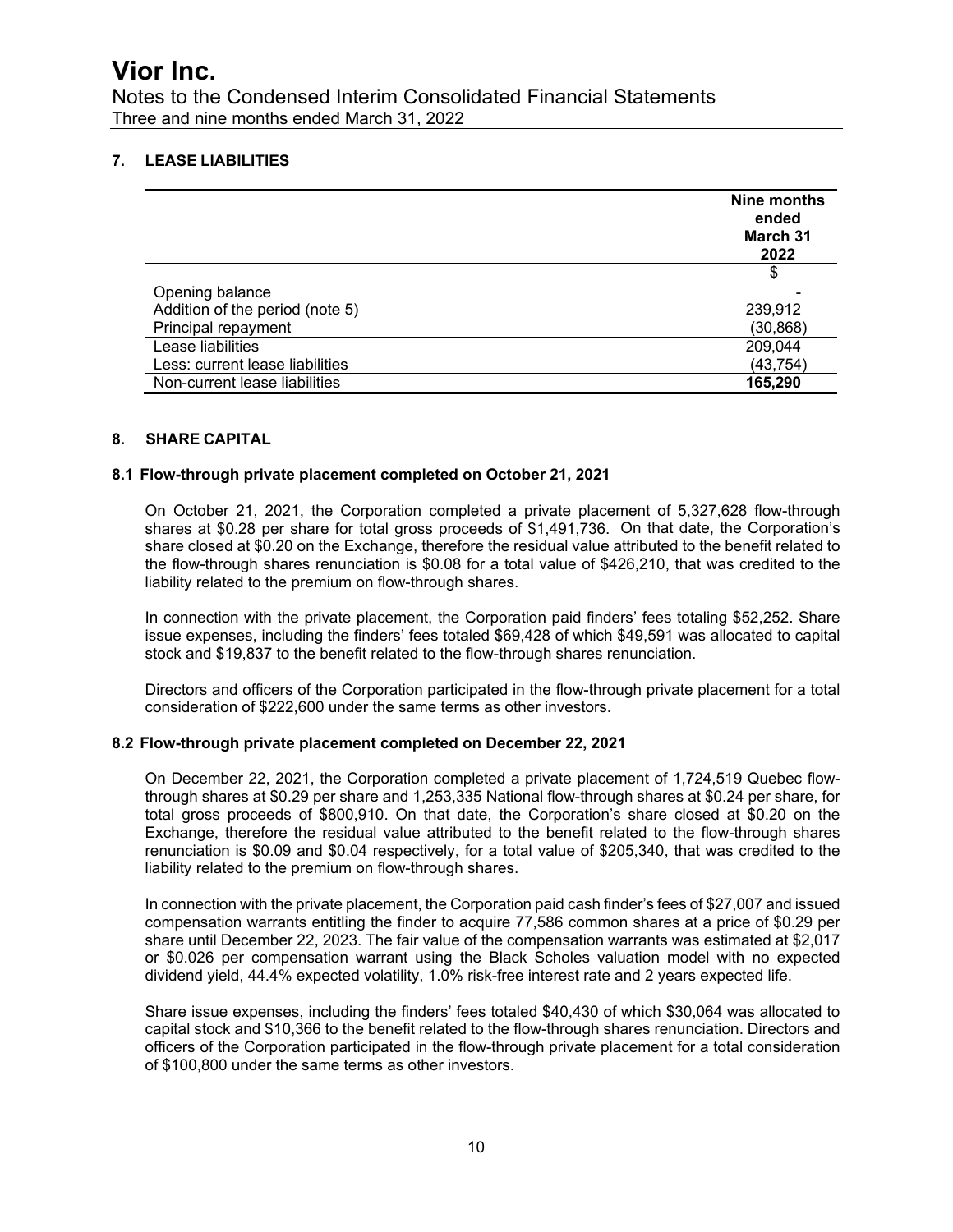Notes to the Condensed Interim Consolidated Financial Statements Three and nine months ended March 31, 2022

### **9. WARRANTS**

#### **9.1 Warrants**

The following table presents the warrant activity:

|                                       | Nine months ended<br><b>March 31, 2022</b> |                                          |
|---------------------------------------|--------------------------------------------|------------------------------------------|
|                                       | <b>Number</b>                              | Weighted<br>average<br>exercise<br>price |
|                                       |                                            | \$                                       |
| Outstanding - beginning of the period | 14,875,000                                 | 0.22                                     |
| Exercised                             | (1,325,000)                                | 0.15                                     |
| Exercisable - end of period           | 13,550,000                                 | 0.22                                     |

As at March 31, 2022, the outstanding warrants are as follows:

| Number of  |                       |                                                        |
|------------|-----------------------|--------------------------------------------------------|
| warrants   | <b>Exercise price</b> | <b>Expiry date</b>                                     |
|            | \$                    |                                                        |
| 5,050,000  | 0.15                  | July 23, 2022                                          |
| 1,500,000  | 0.12                  | December 8, 2022                                       |
| 2,200,000  | 0.30                  | March 22, 2023 – acceleration clause 10 days at \$0.30 |
| 3,800,000  | 0.30                  | March 30, 2023 - acceleration clause 10 days at \$0.45 |
| 1,000,000  | 0.30                  | June 14, 2024                                          |
| 13,550,000 |                       |                                                        |

#### **9.2 Compensation warrants**

The following table presents the compensation warrant activity:

|                                                       | Nine months ended<br>March 31, 2022 |                         |                                                |
|-------------------------------------------------------|-------------------------------------|-------------------------|------------------------------------------------|
|                                                       | <b>Number</b>                       | Carrying<br>value<br>\$ | Weighted<br>average<br>exercise<br>price<br>\$ |
| Outstanding and exercisable - beginning of the period | ٠                                   | ۰                       |                                                |
| Issued (note 8.2)                                     | 77,586                              | 2,017                   | 0.29                                           |
| Outstanding - end of the period                       | 77,586                              | 2,017                   | 0.29                                           |

### **10. STOCK OPTIONS**

On August 24, 2021, the Corporation granted to an investor relations consultant 150,000 stock options exercisable at \$0.20 per share, valid for 5 years and vesting 25% every quarter. Those options were granted at an exercise price equal to the closing market value of the shares preceding the grant. The estimated fair value of these stock options is \$16,050 which is \$0.107 per stock option. The fair value of the options granted was estimated using the Black Scholes valuation model, and assuming no expected dividend yield, a 64.0% expected volatility rate, a 0.9% risk-free interest rate and a 5 year of options expected life.